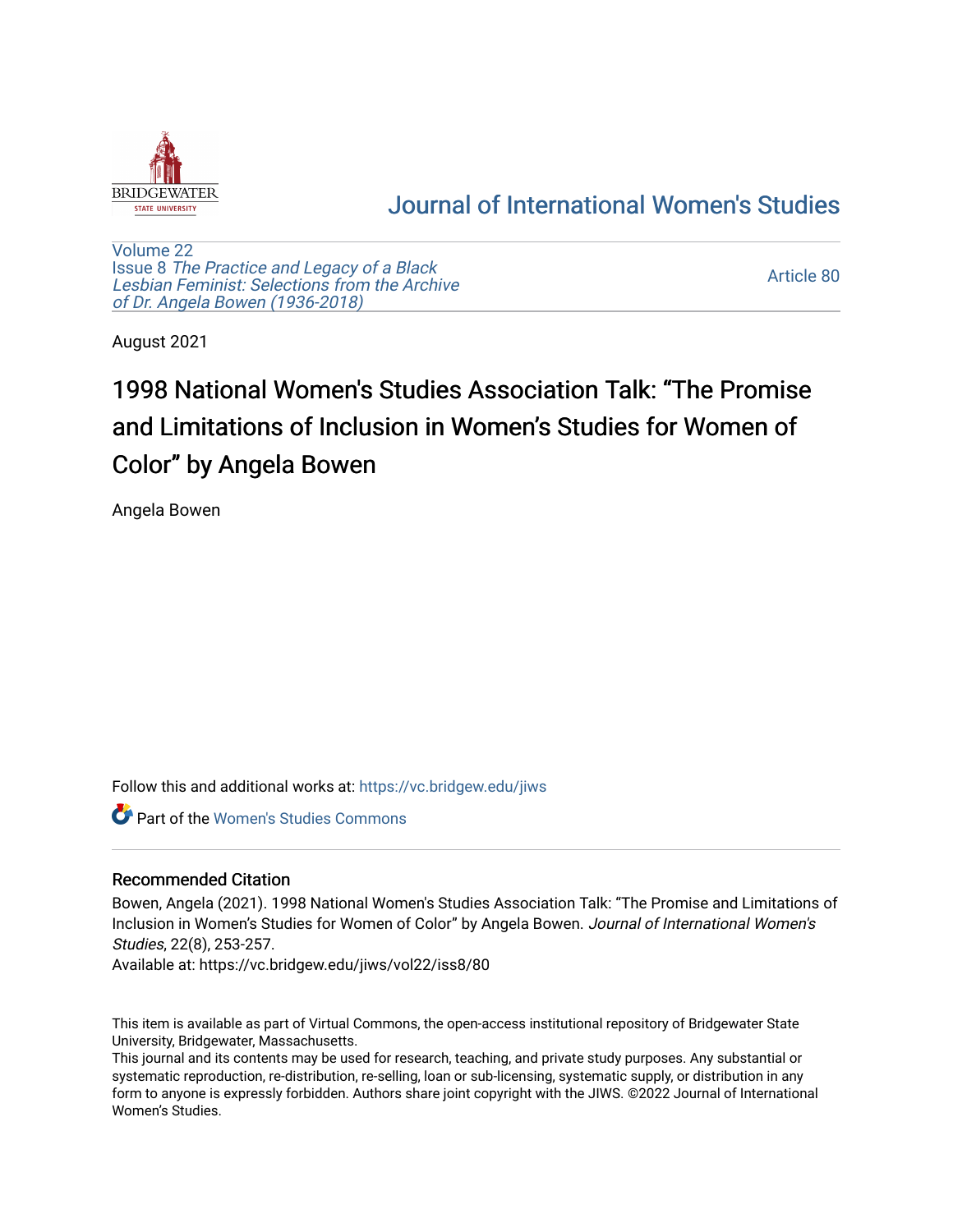PANEL: The Promise and Limitations of inclusion in Women's Studies for Women of Color.

One Step Toward Inclusion

Thinking about the inclusion of women of color faculty in women's studies, which is the angle from which I approach the discussion, it seems to me that the promise and the limitations often turn out to be one and the same. Within Women's Studies Departments and Programs, we are often the first of our color to be hired. Our very presence leads to huge expectations on the part of the department or program, the institution, and the students--not to speak of the expectations we place on ourselves as well.

When a women's studies program hires a woman of color, expectations arise on the part of both the faculty member and the program or department that hired her. For the new faculty, however, desiring and expecting to teach courses that include or emphasize the contributions of women of color and being automatically assigned to teach and/or design *only* those courses constitute two different means of achieving what might be seen initially as the same goal, but may in the long run prove limitating. I am here putting forth the notion that by hiring women of color, Women's Studies Departments and Programs have taken only the first step towards inclusion.

First, let's acknowledge that there are many advantages to bringing on women of color faculty, some of which are immediately apparent. We attract students of color into courses that have usually been traditionally white. And we offer a substantially different and more complex viewpoint when we teach within traditionally white courses

All right. But how are we utilized? There is a clear difference between being asked to teach a course called Black Women in America, one of my favorite courses, where I am free to revel in the contributions to feminism made by both first and second wave Black feminists; and being asked to teach a Women and Literature course, which virtually belongs to another faculty member, a white woman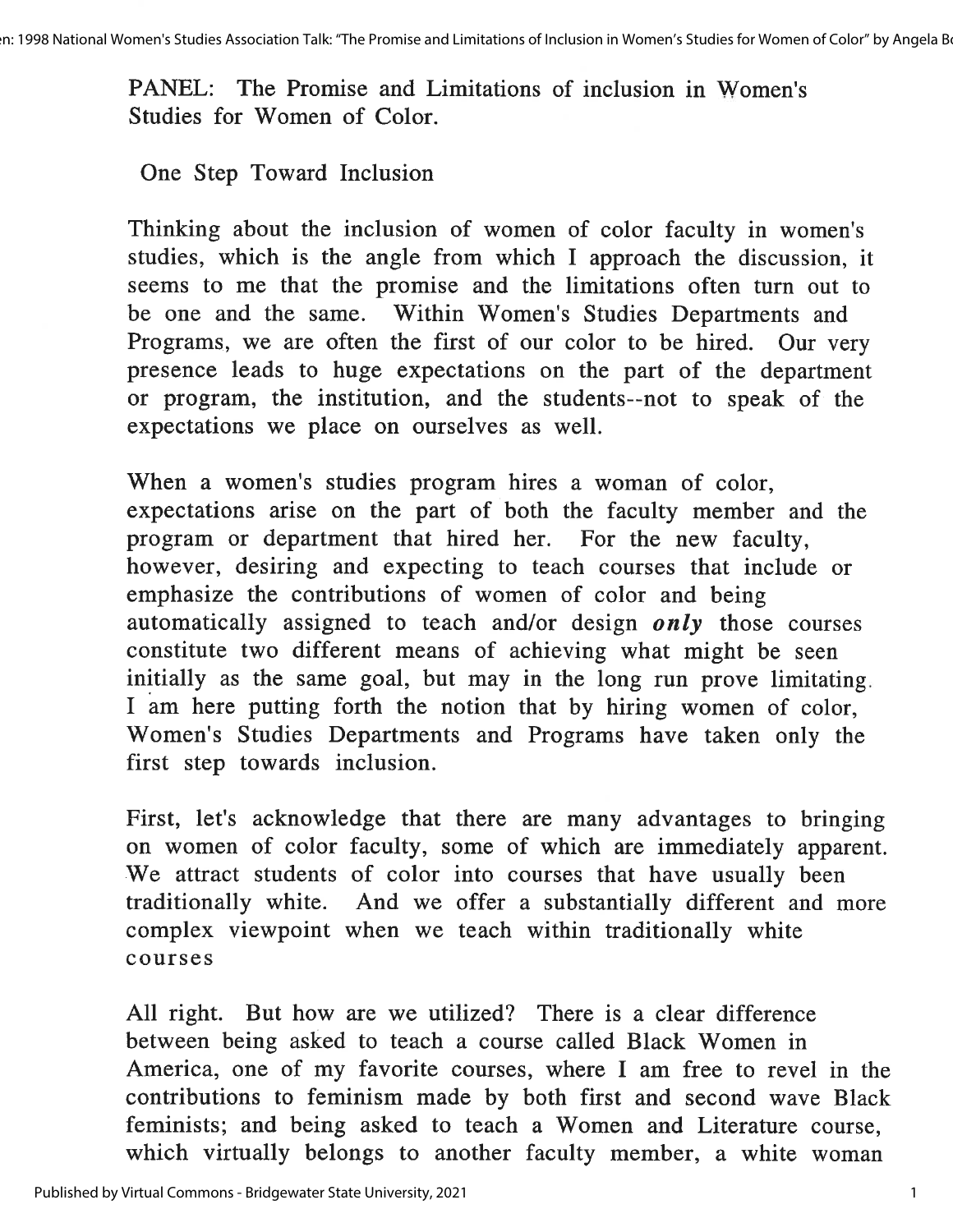jointly appointed in Women's Studies and English, as I am, and which I teach when she has a release or is on sabbatical. In the latter case, I teach Virginia Woolfe, Edith Wharton, Adrienne Rich, Emily Dickinson, and more of the white woman canon, as she does. but I darken up the syllabus considerably by adding Audre Lorde, Gloria Anzaldua, Maxine Hong Kingston, Toni Morrison, and others. I have also made it my business to change the complexion of an introductory women's studies class, which has also generally been taught from a 90% white perspective.

But that's the easy part, taking on the task of darkening up what is already there. Or resurrecting Black women in America, which had not been taught for 8 years before I came on in 1996 because the Black English professor who originally designed it had retired 8 years before I arrived. What is much harder is recognizing that if I'm not careful, I might well end up being ghettoized; and this is a subtle point because, of course, had I not been given courses to teach that included people of color I would be battling to do just that.

#### AN EXAMPLE. TELL THE TONI MORRISON SEMINAR STORY.

Now, I'm aware that had I not arrived in 1996, Morrison would not now be in the curriculum in 1998 as an ongoing legitimate course within the Major American Writers listing, a course which anyone can teach, whether I'm at CSULB or not. By the same token, my action has added to the number of courses I teach that have people of color at the center. In the English department I now teach American Ethnic writers, which I have done for 3 semesters running; Women and Literature, which I will teach for the fourth time next semester, and Toni Morrison, which I can do only occasionally, having taught it for the first time last fall and will do again next spring. In the Women's Studies program, along with Black Women in America, I teach U.S. Women of Color, a course designed by three of us including Eve Oishi, the other woman of color hired along with me in 1996, and an introductory course, Women in Contemporary Society, which was considerably whiter before Eve and I arrived.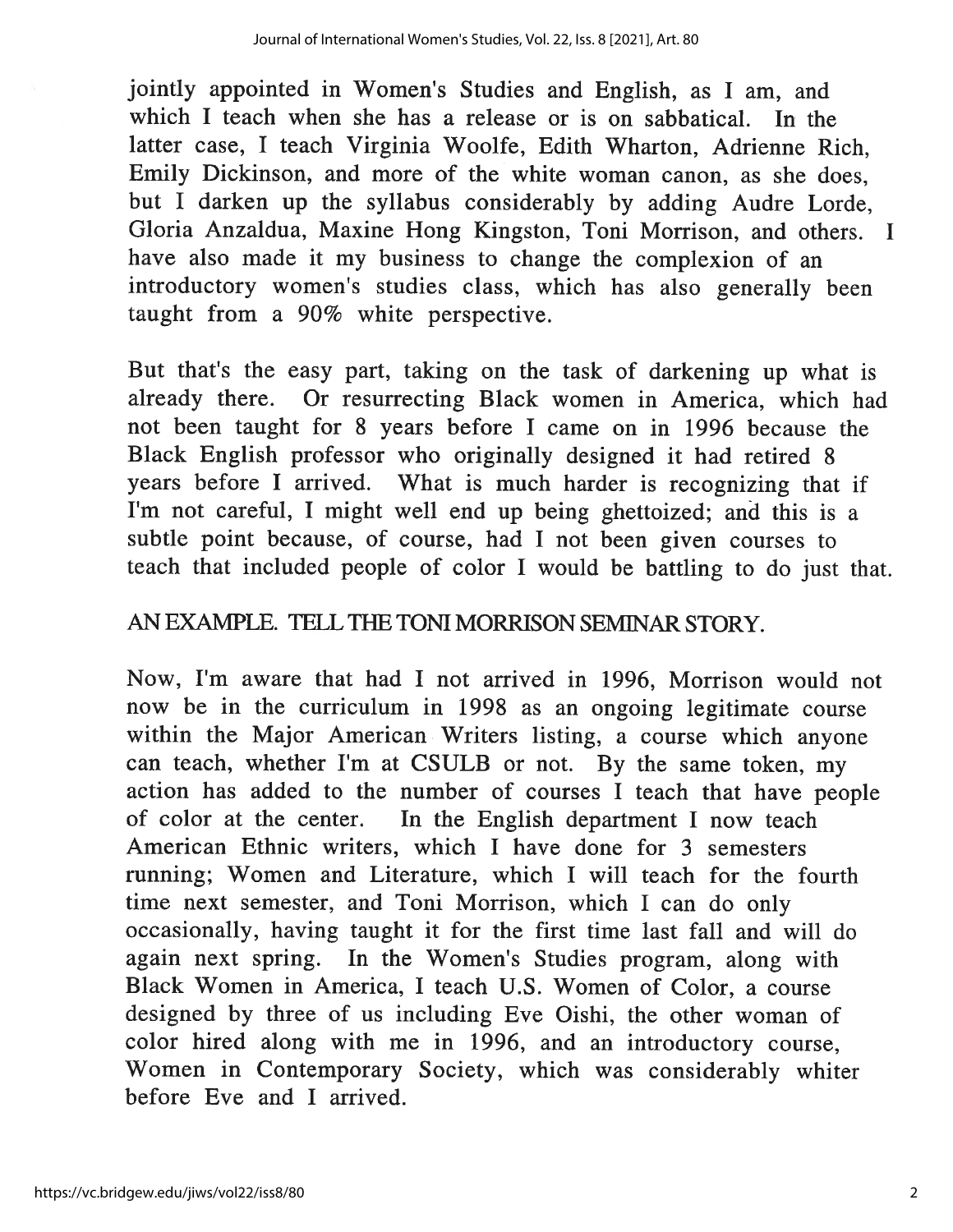I have begun articulating my need to teach at least one feminist theory course that is constituted as a theory course; meaning that I routinely teach theory within both the Black Women in America course and the U.S. Women of Color course. However, I do not teach any upper level women's studies theory courses, where women's studies majors, who are generally white, get theory that is overwhelmingly concerned with white women's theories. This is, of course, not a deliberate exclusion of women of color. It is only natural that faculty generallyy teach what we are comfortable with, what we know best, and if white women have not studied closely the work of women of color theorists, the little that they include is usually brief and superficial at best. White women's studies faculty have mostly--not always, of course, but mostly-- learned from white women's studies faculty who themselves have not had a great deal of theory by feminists of color. On the other hand, I know that women of color who have obtained graduate degrees in women's studies cannot avoid knowing the work of white theorists. Personally, as a community learner, I cut my teeth on Kate Millet, Shulamith Firestone, Anne Koedt, and many other white theorists before discovering Audre Lorde, Barbara Smith and Merle Woo. Last year when I was submitting justifications for the Toni Morrison course, there was a juncture at which I had to point out to the man who had the task--a reluctant task, I might add--of getting my course through committees, that Morrison had already published more work than F. Scott Fitzgerald, who was in the list of major writers twice, once by himself and once with Hemingway. You see, because we as women of color have to read the white men, just as white women do, if we are to be considered educated, I knew his work. As an informed reader, I had already read his limited ouevre many long years ago. But, all this is only to say that women of color faculty in women's studies have always needed to know the work of white women in order to be informed. That's a given. But the same is not true the other way around and never has been.

My partner and I are a perfect example of this phenomenon. Earlier this week in New York we attended 2 events, one on Monday, one on Tuesday. On Monday, we attended the Lesbian and Gay film festival to see a film by 2 Jewish Lesbians. Everything the filmmaakers had to say about the situation in Israel, the history of the conflict, etc. I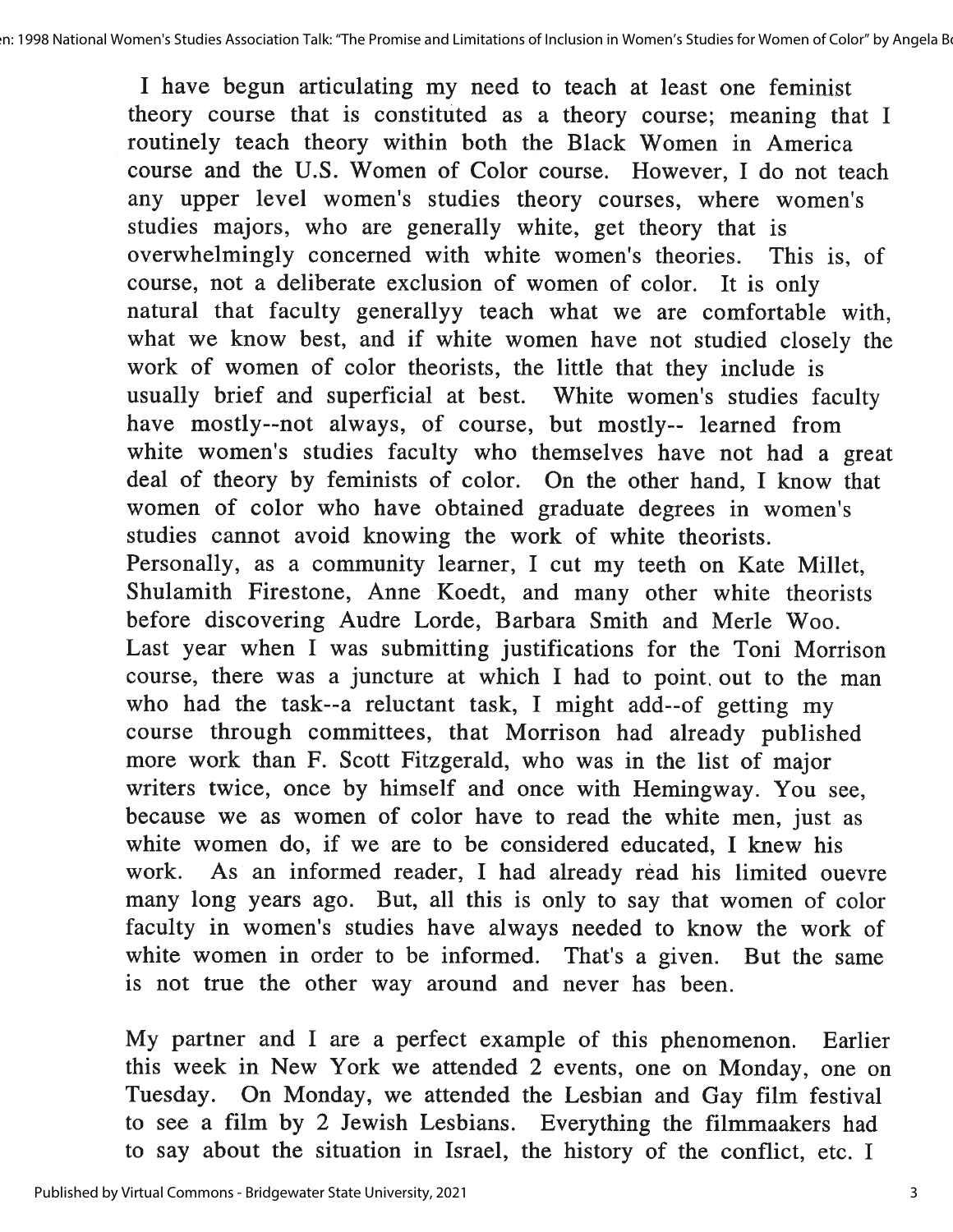knew about and in fact had been knowing about for years. On Tuesday, we attended an event in honor of Paul Robeson's 100th birthday. Beyond knowing generally about Paul Robeson as an important Black artist and dissident, my partner knew none of the details the speakers were discussing; but I had grown up knowing that history as well as the history of Israel. She, raised as a middle class Jewish girl, had no need to know the history I grew up knowing.

As young black children, we were educated in school by white people and about white people, but within our communities, within our families, churches, and community centers, we learned our own history, the stories of our heroes, our own songs, even our own Black national anthem. So we grew up knowing that we possessed a broader and more complex knowledge. We knew about Paul Laurence Dunbar and Langston Hughes, about Frederick Douglass and Denmark Vesey and the white revolutionary abolitionist John Brown, about Paul Robeson and Marian Anderson and Harriet Tubman and Mary McLeod Bethune. So, ultimately, wht I am saying here is that if when we are hired, we are expected to teach only women of color courses, those who hire us and control what we can teach are depriving all students, including white students, of our broad knowledge and at the same time sending the message to all students that our knowledge is limited by the color of our skin. If this continues, upper level white students of women's studies--the very ones who will likely end up teaching women's studies--receive a skewed notion about what we can offer them.

My effort here today is all to say that this is a complex situation and that all of us in women's studies can work together to sort it out. But first we need to acknowledge some simple realities.

#### 1. STUDENTS AND FACULTY NEED TO KNOW THAT WOMEN OF COLOR HAVE GENERAL KNOWLEDGE OF ALL WOMEN'S STUDIES AREAS

STUDENTS AND FACULTY NEED TO KNOW THAT WOMEN OF COLOR **ARE THEORISTS ALSO**